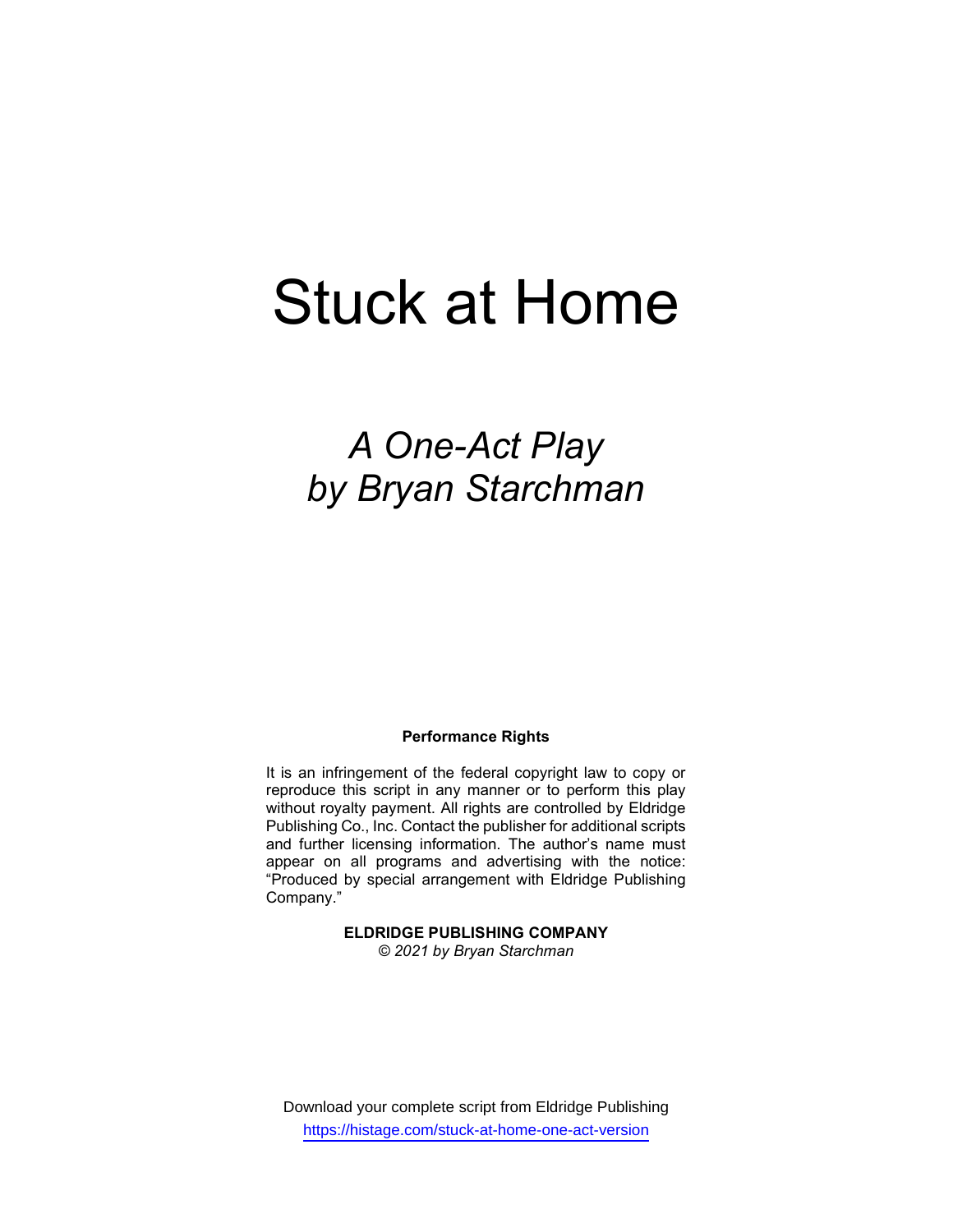Stuck at Home  $-2-$ 

## AUTHOR'S NOTE

Thank you for producing my play. During these times of social distancing and sheltering in place it has become necessary to think outside the box and so this play is intended to be presented using an online meeting platform like Zoom. With the way technology is always changing, I use Zoom in this script the way we call facial tissue Kleenex or hook and loop fasteners Velcro. Feel free to use whatever technology is available to you. Feel free to put this play on even when we are no longer sheltering in place since this is a shared experience that we will not soon forget. I also wrote this play so that it could easily be performed on stage once we are finally able to return to the theater! (Personally, I can't wait to return to Broadway to enjoy a live show or two...or three...or four.)

You may have four actors play the stock characters (Dad, Mom, Son, and Daughter) or expand the cast to eight, twelve, or sixteen by choosing four actors for Dad, four for Mom, and so on. Costumes are simple street clothes and so I would recommend just labeling the actors' shirts with DAD, MOM, SON, and DAUGHTER using those "Hello, My Name Is…" stickers but only if you use more than four actors.

The last scene is very important to me, so please don't skip it. While there is humor in tragedy, I also struggled with writing this piece because, like most people out there, this pandemic has personally affected me, my community, and the ones I love and care about. I had to find the humor in it for my own peace of mind, and I hope the spirit of my intentions come through and that we will all continue to support one another, not only during Covid-19, but in years to come.

Break a Leg! ~Bryan Starchman May 1, 2020 San Francisco, CA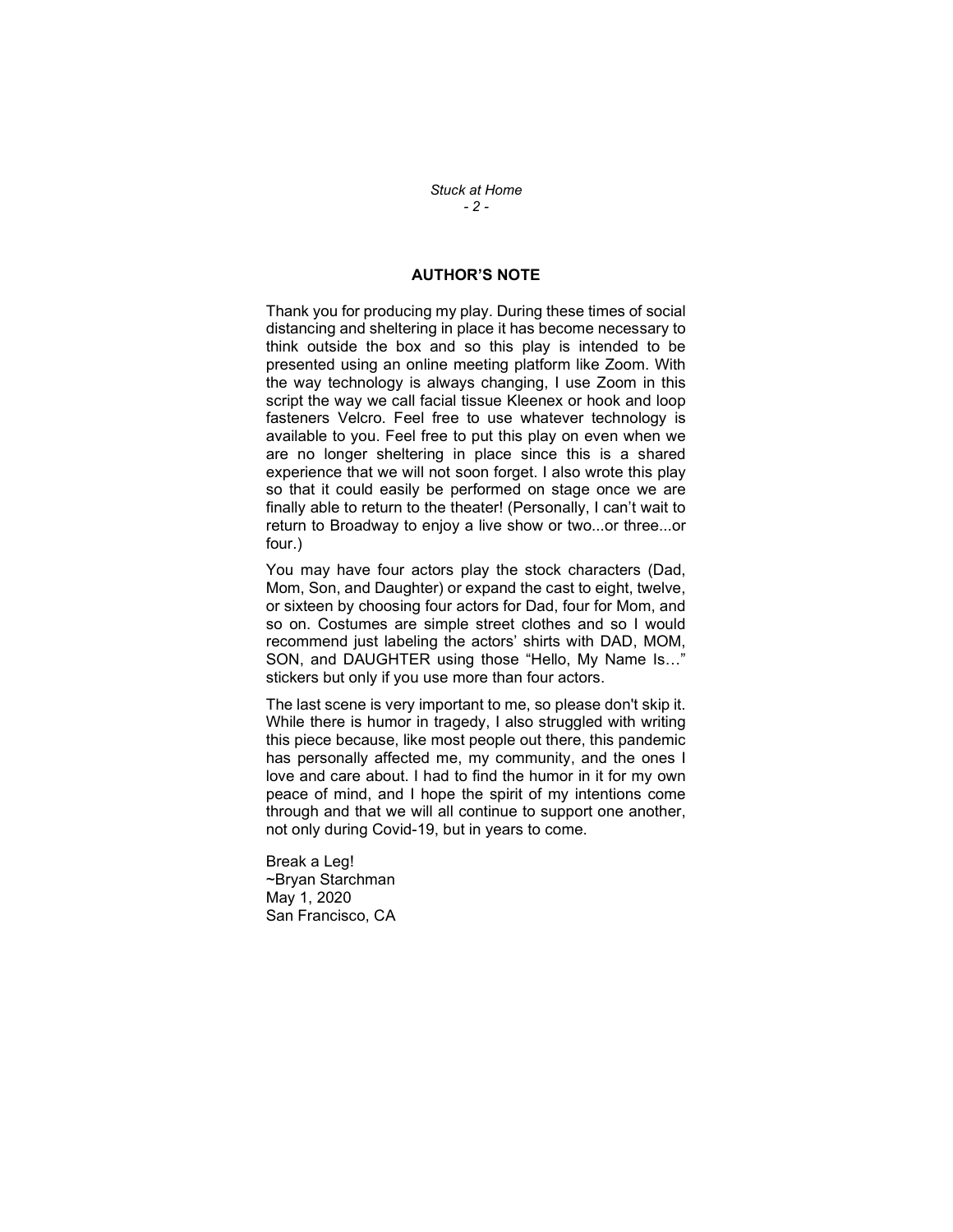Stuck at Home - 3 -

# **SYNOPSIS**

Join this hilarious family as they struggle to endure being stuck at home – together! Why is the WiFi out, and will their old-school solutions work when all the needed cords are missing from the junk drawer? Will the family secure two-ply rolls of toilet paper in trade negotiations with Grandma? Wait… what has each of them been using? How many family game nights can teens endure? What foods (or beverages!) are critical enough to make a special run to the grocery store? And really, who is strong enough to endure more than one Dad joke?

This show is perfect providing both laugh-out-loud humor as well as flexibility in staging. It can be traditionally staged or performed and viewed online.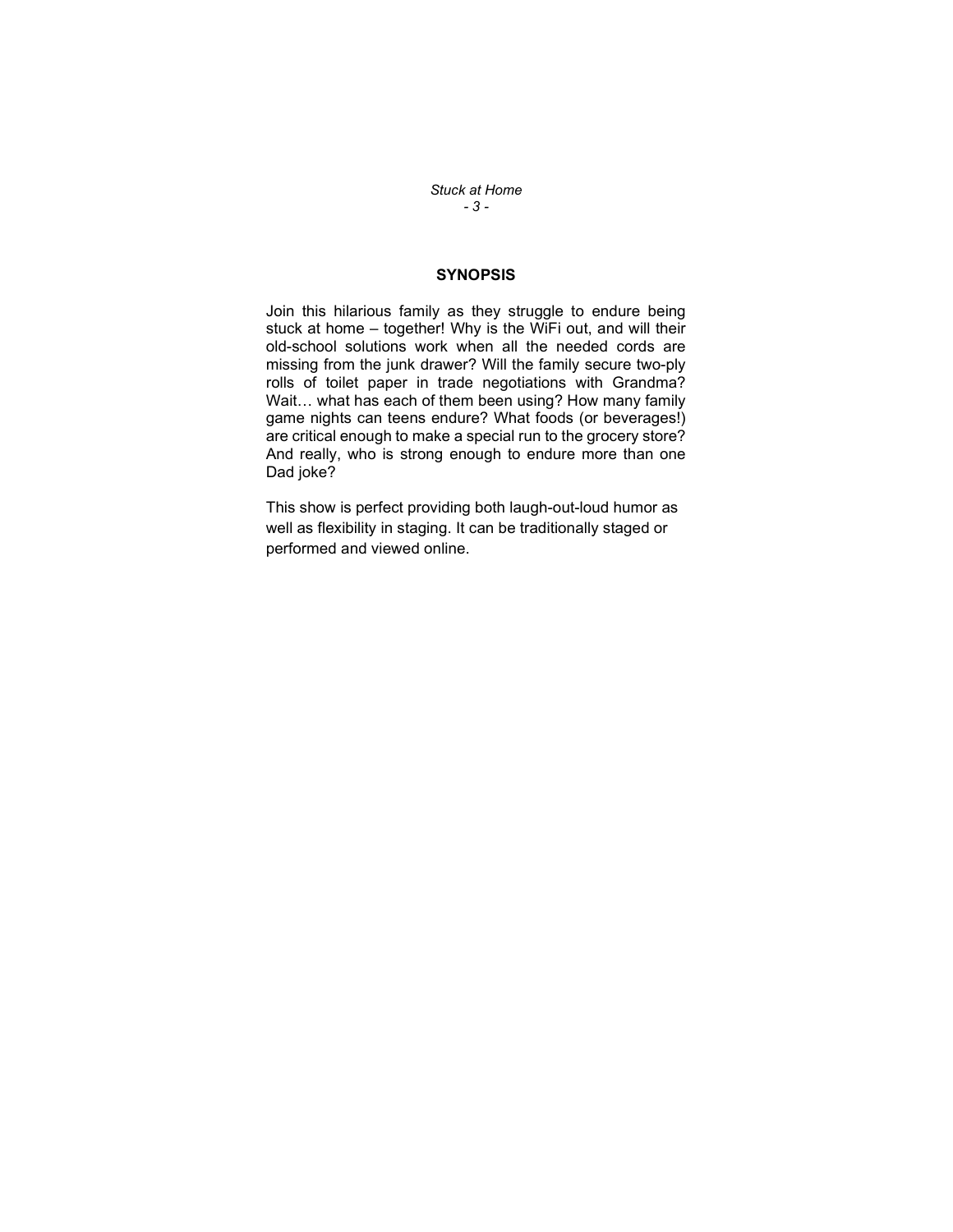Stuck at Home  $-4-$ 

# CAST OF CHARACTERS

(Minimum 2 m, 2 w, 2 offscreen voices Maximum 10 m, 10 w, 2 offscreen voices)

DAD: (Sometimes called Frank) Enjoys bowling.

MOM: (Sometimes called Karen) Enjoys a clean house and reading.

SON: (Sometimes called Spencer) Son is a bit of a computer geek.

DAUGHTER: (Sometimes called Jenny) Fancies herself a fashion influencer.

OFFSCREEN VOICES:

NEWS REPORTER GRANDMA

Scene 1: Dad, Mom, Son, Daughter, and News Reporter Scene 2: Dad, Mom, Son, and Daughter Scene 3: Dad, Mom, Son, Daughter, and Grandma Scene 4: Dad, Mom, Son, and Daughter Scene 5: Dad, Mom, Son, and Daughter

# PROPS

TV remote - Dad Cell phones – Dad, Daughter, Son Disinfectant spray - Daughter Stopwatch - Son Notebook and pen – Son Primary Spanish book – Son Toothbrush – Mom Mop - Mom Plastic tub of spackle – Mom 2 full trash bags – Mom Inhaler – Son Tennis racket – Son Headphones – Mom VCR or cardboard box labeled "VCR" – Mom Sock – Daughter Super soaker squirt gun – Son Romance novel - Mom Wine glass – Mom Old board games including: Monopoly, Jenga, Candy Land, Pictionary, The Game of Life, and Cards - Dad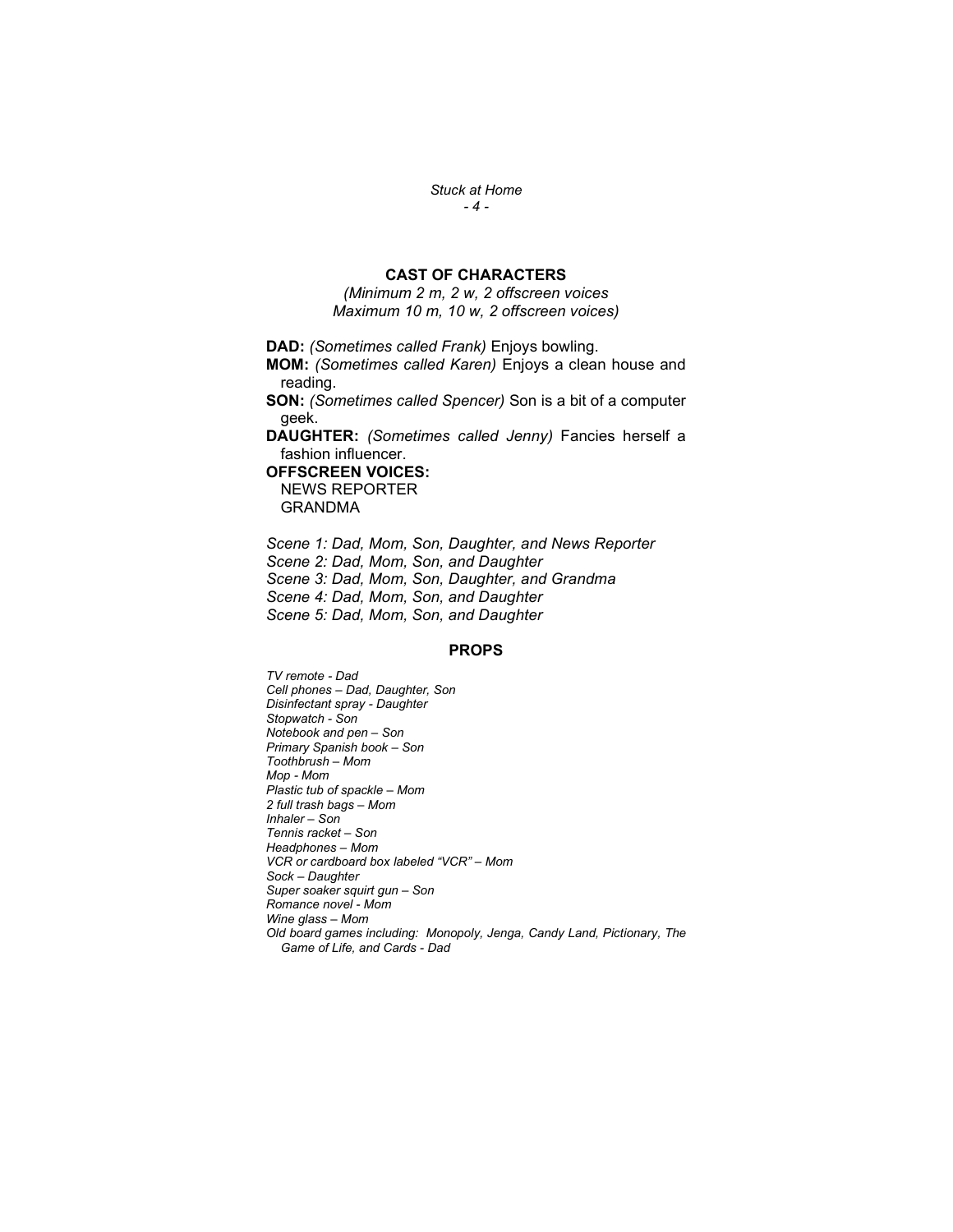#### Scene 1

(AT RISE: DAD, MOM, SON, and DAUGHTER sitting on a couch in their family room. The "fourth wall" is the TV and we see the family staring forward as they watch the news. This can be achieved by sharing a photo of a common living room and using it as the background as the family pretends they are all in the same room.)

- NEWS REPORTER: (Offscreen voice.) And so the governor has mandated that we all shelter in place until further notice. How long could this last? Some are saying well into the summer months. So do your part, America, stay at home unless absolutely necessary, practice social distancing of at least six feet, be sure to frequently wash your hands or use hand sanitizer, and wipe down all surfaces with antibacterial spray. Together, we can flatten the curve.
- DAD: (Mimes turning off the TV.) Well. I'm going out. It's bowling night.

MOM, SON, and DAUGHTER: No!

DAD: What? I'll be careful. I've got my own ball.

MOM: What about your shoes?

DAD: They spray down the shoes. I've seen them. Nothing could survive after Lou disinfects the shoes. I'm surprised Lou is still kicking considering the amount of disinfectant he must inhale every night.

SON: And Gary? What about your league partner Gary? DAD: What about him?

DAUGHTER: Dad. Seriously. He picks his nose.

DAD: Not always.

SON: Yes. Always. It's like he's searching for his car keys up there.

DAD: Well...I won't touch Gary.

- **MOM:** I would hope that you would never touch Gary. Regardless of the governor's warnings.
- DAD: I promise to be extra careful. I'll even bring my own hand sanitizer.

DAUGHTER: (Looking at her phone.) Don't bother. DAD: Why not?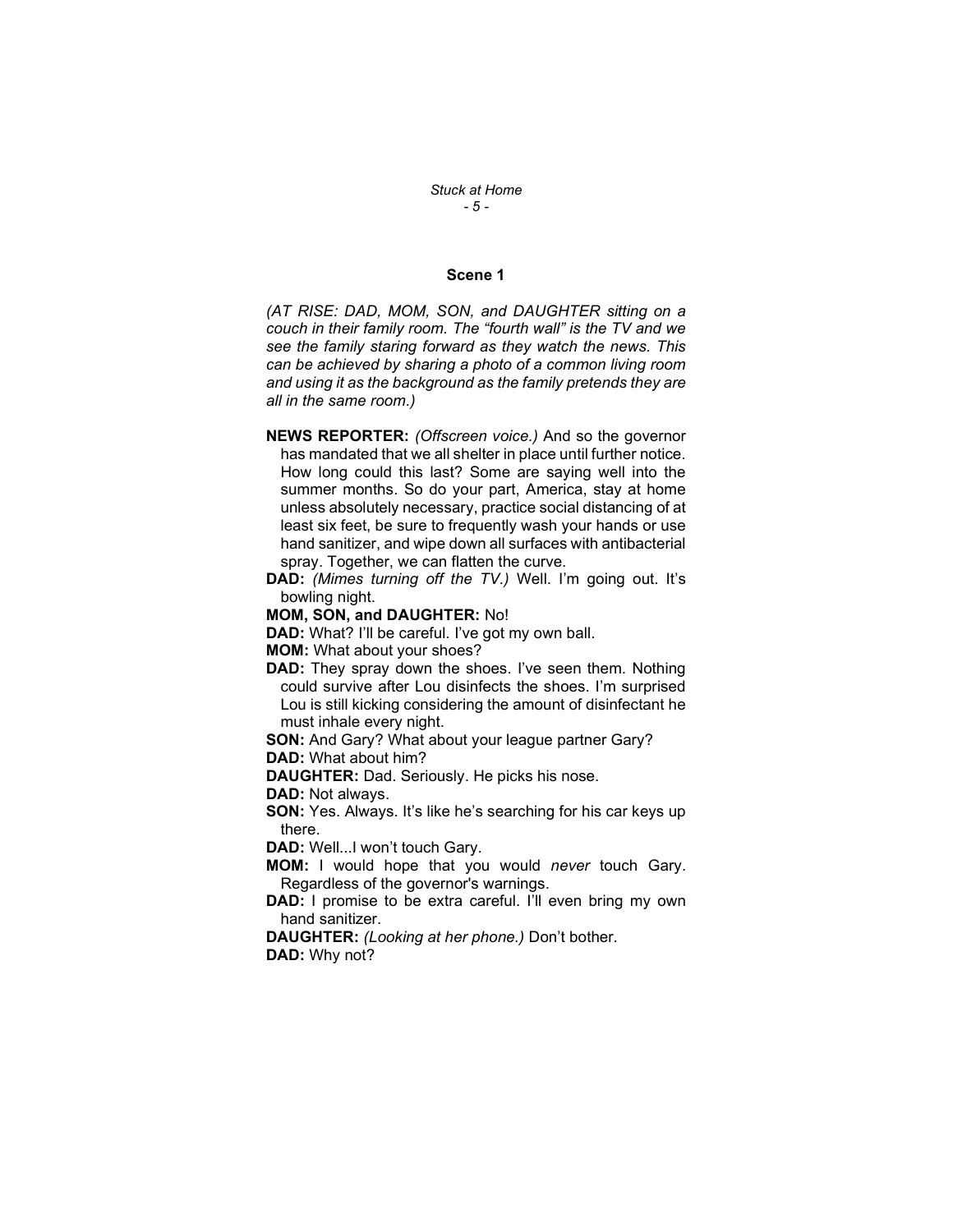#### Stuck at Home - 6 -

- DAUGHTER: (Holding her phone so DAD can see the screen.) Bowling alley is closed. (Hold the phone out of the frame so it looks like Dad can grab it.)
- DAD: (Grabbing the phone actually another phone but if done smoothly it will look like they've passed the phone off in Zoom.) What? How is this possible? The bowling alley is never closed! Lou didn't even close the lanes when his mother died!

MOM: (Rolling her eyes.) Class act, that Lou.

DAD: (Sitting on the couch, letting the phone fall beside him out of sight.) This is more serious than I thought.

(DAUGHTER picks up phone and sprays it down with an obscene amount of disinfectant spray.)

DAD: (Cont'd.) Um...excuse me. Is that really necessary? I still wash my hands.

DAUGHTER: Yeah. I heard you wash them.

SON: (Holding up a stopwatch.) And I timed you! 3.2 seconds! A new record!

DAD: What are you doing? Listening at the bathroom door?

SON: ...Maybe. (He pulls out a notebook and pen and writes something down.)

DAD: Why?

SON: (Shifty eyes.) Research. (He goes back to his notebook.)

(DAD just stares at his unusual son.)

MOM: The CDC says that you have to wash your hands for at least twenty seconds.

DAD: How do you time yourself washing your hands? Unlike some people in this house, I didn't spend my allowance on a stopwatch.

SON: Best forty bucks I ever spent.

DAD: Forty bucks!?

SON: It's silver plated!

DAUGHTER: You are such a nerd.

SON: Awwww! (Looking up from his notebook.) Thank you!